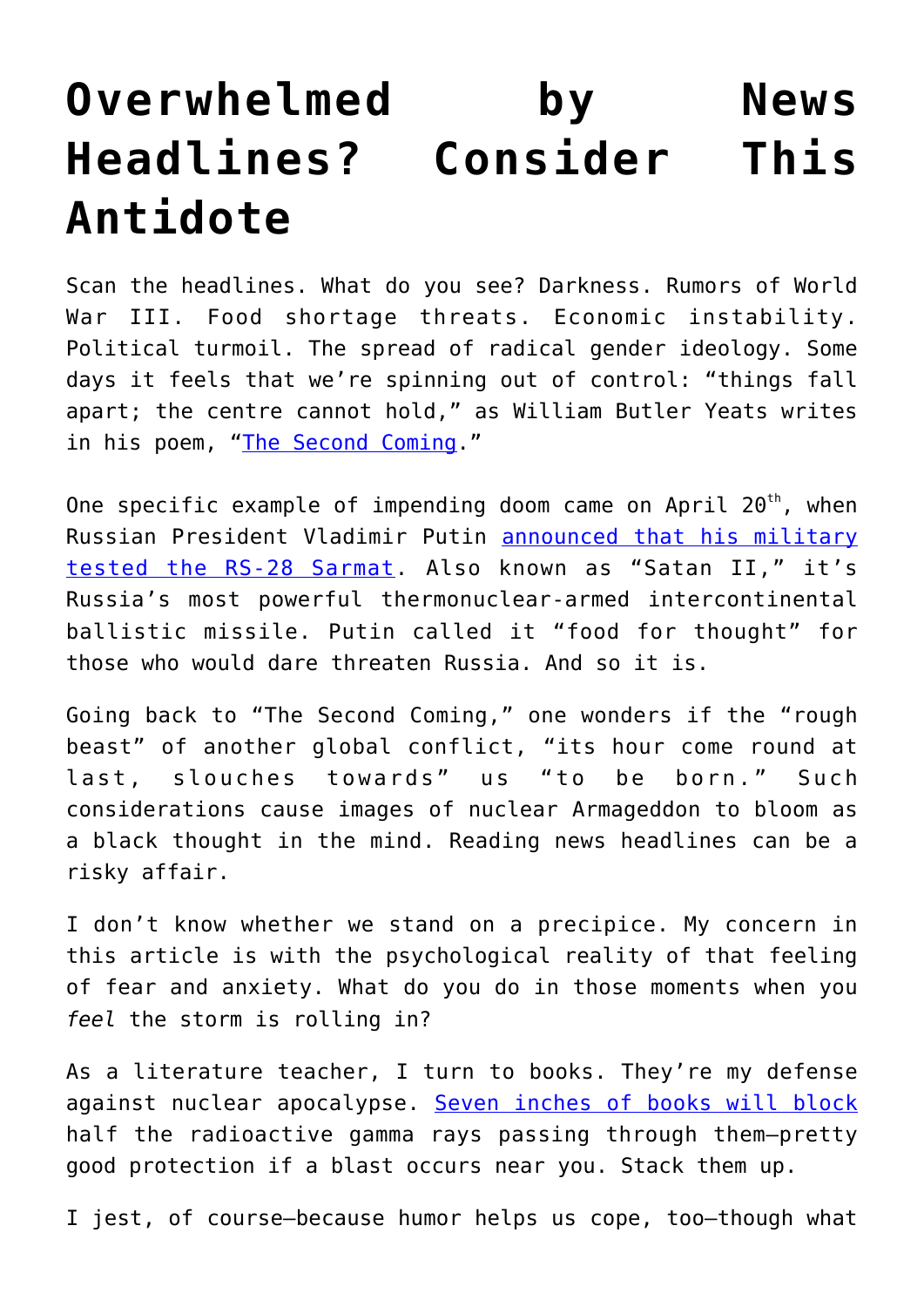I write is true. In all seriousness, we find wisdom and hope for uncertain times, protection for the *soul*, in certain works of literature. Literature explores universal aspects of human nature and experience, including archetypal battles against seemingly hopeless situations, teaching us how to respond. *[The](https://books.google.com/books?id=wyak3_NWKZsC&newbks=1&newbks_redir=0&printsec=frontcover#v=onepage&q&f=false) [Return of the King](https://books.google.com/books?id=wyak3_NWKZsC&newbks=1&newbks_redir=0&printsec=frontcover#v=onepage&q&f=false)*, by J. R. R. Tolkien, for instance, provides medicine for dark days.

Tolkien's characters Sam and Frodo are on their way to destroy the Ring, the core of all evil in Middle Earth. They're in Mordor—a dark, broken, ashen land, filled with orcs, wholly evil. It's the underworld. It's hell. They've entered the belly of the beast. They're exhausted, discouraged, and the darkness feels overwhelming. And then this:

*There, peeping among the cloud-wrack above a dark tor high up in the mountains, Sam saw a white star twinkle for a while. The beauty of it smote his heart, as he looked up out of the forsaken land, and hope returned to him. For like a shaft, clear and cold, the thought pierced him that in the end the Shadow was only a small and passing thing: there was light and high beauty for ever beyond its reach.*

Sam's revelation can be ours too. Some things endure. Some beauty can't be marred. Some goodness will never be erased. Whatever may happen to us, the music of the spheres, far above us, real—even if inaudible to our ears—will continue.

Sam's consolation doesn't come from thinking about himself; for a moment he's indifferent to his own fate. What comforts him is the knowledge that truth, beauty, and goodness—at least on some level—can never be swallowed by the darkness.

For us, the principles of Western civilization will endure and remain as true as ever, even if everyone forgets them. And if we have faith, we know that love is stronger than death, and truth stronger than lies. Even if the worst happens, some forgotten votive candle in a half-ruined church will burn on